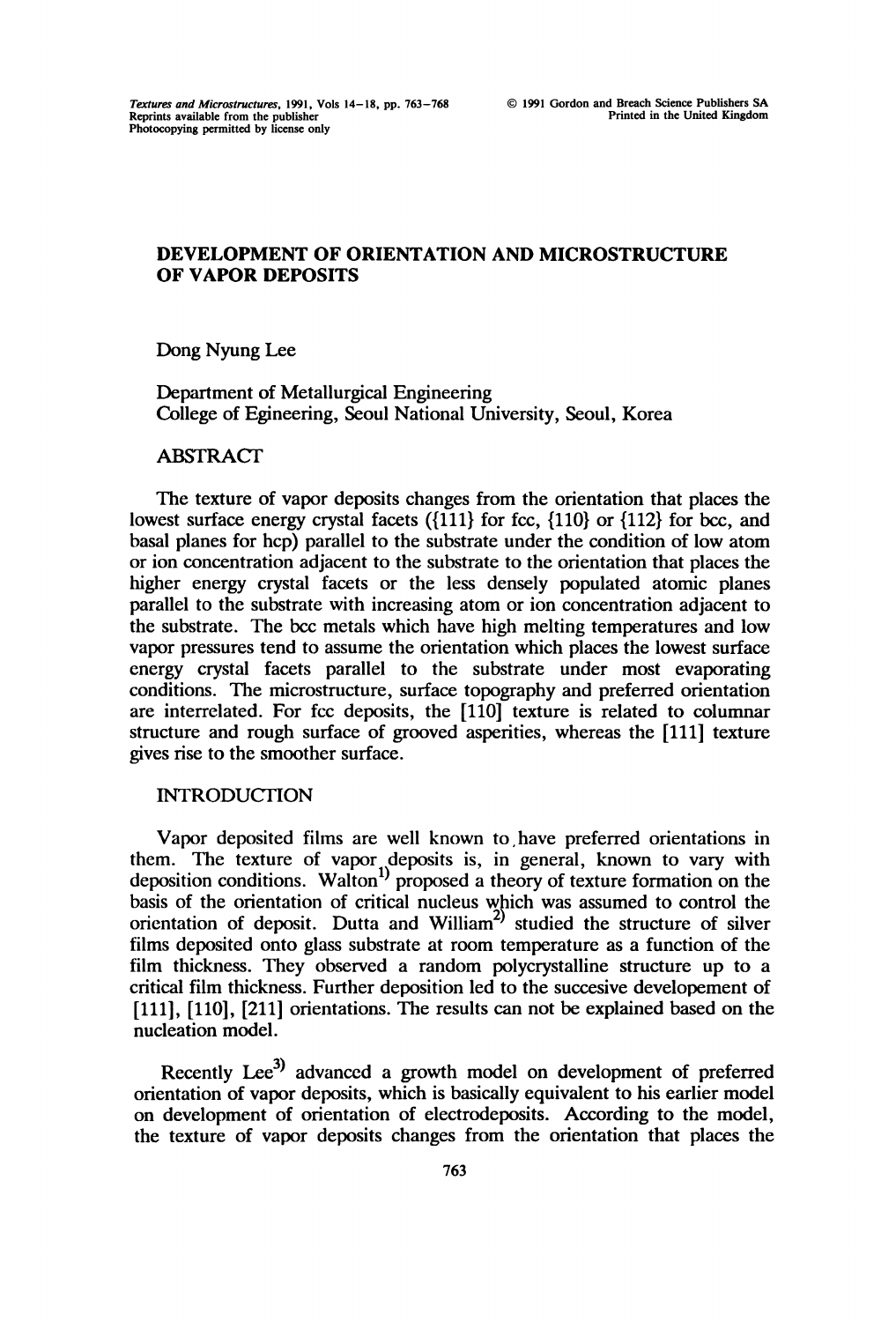lowest energy crystal facets parallel to the substrate under the condition of low atom or ion concentration adjacent to the deposit to the orientation that places the higher energy crystal facets parallel to the substrate as the atom or ion concentration adjacent to the deposits increases. Lee<sup> $4)$ </sup> also pointed out that the cross-sectional microstructure, surface morphology and texture of the deposits were interelated.

The purpose of this paper is to discuss experimental results of the texture, cross-sectional structure and surface topography of vapor deposits.

### DISCUSSION ON PREPERRED ORIENTATION

FCC Crystals At low argon pressures and  $T/T_m$ , fcc copper and aluminum alloy coating sputter deposited on glass and stainless steel substrates in the post and hollow cathodes had the [111] preferred orintation. An increse in  $T/T_m$  at low argon pressures caused copper and aluminum alloy coatings deposited with both the post and hollow cathodes to assume the [110] orintation. Minor [311] orientations were consistently observed with the post cathode. Elevated argon pressures in the hollow cathodes caused copper to assume the  $[110]$  and aluminum alloy to assume the  $[100]$  orientation However, copper and aluminum alloy coatings at high argon pressures with the post cathode had the [111] orientation at all temperatures from 20 to  $800^\circ$  C.

This results may be explained based on the growth model. The lower temperatures would tend to yield the [111] orientation, whereas the higher temperatures would tend to yield the [110] orientation because the atom concentration adjacent to the deposit would be low at the lower temperatures and high at the higher temperatures. When the other conditions were same (elevated argon pressures), the hollow cathodes tended to give rise to the higher surface energy crystal facets oriented parallel to the deposit surface whereas the post cathode tended to cause the lower surface energy facets oriented parallel to the deposit surface (copper and aluminum alloy coatings had the [111] orientation), because the hollow cathode would guide vapor into the more restricted area than post cathode and hence yield the higher atom concentration next to the coatings than the post cathode.

Itoh et al.  $\frac{6}{10}$  studied chemical vapor deposition (CVD) of TiN film to the inner walls of long low carbon steel tubes. The reactant gas mixture for deposition of TiN was composed of TiCl<sub>4</sub>, N<sub>2</sub> and H<sub>2</sub>. TiCl<sub>4</sub> vapor was saturated in the H<sub>2</sub> gas at a given temperature (30 to 70 °C) and was carried to the steel tube in the deposition zone of furnace. The temperature profile and film thickness distribution in the CVD furnace is shown in Fig. 1. The texure of films at various positions of the substrate are expressed in terms of the texture coefficients in Table 1. The results can be explained by the growth model. At the inlet side (14.2 to 15.1 cm), the quantity of  $TiCl<sub>4</sub>$  vapor saturated in  $H_2$  gas is largest but its temperature must be lowest because the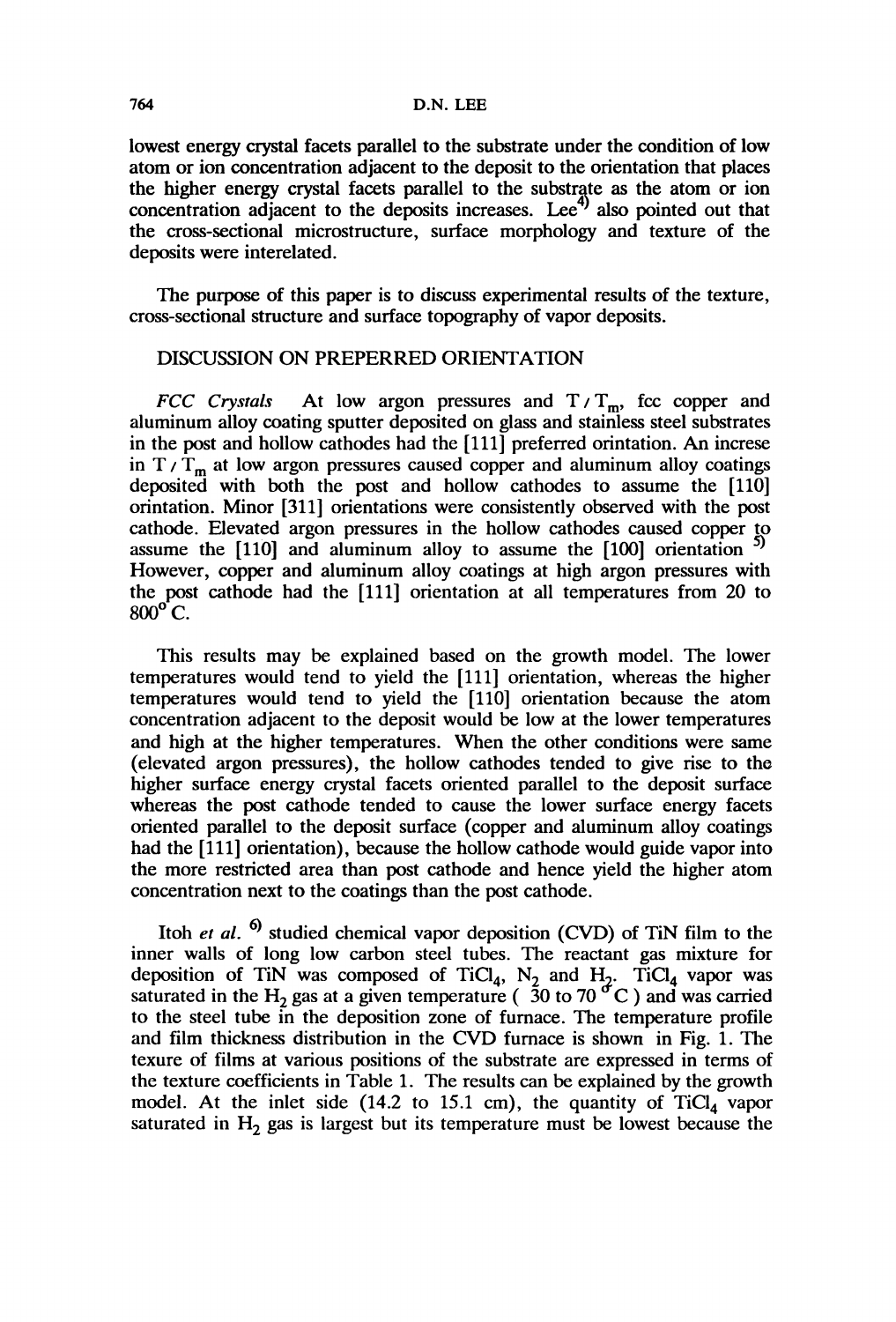

Fig. <sup>1</sup> CVD furnace temperature profile and film thickness distribution.

| Substrate position (cm) | (111) | (100) | (110) | (311) |
|-------------------------|-------|-------|-------|-------|
| $14.2 - 15.1$           | 1.419 | 0.408 | 0.826 | 1.350 |
| $16.4 - 17.3$           | 0.979 | 0.270 | 1.948 | 0.803 |
| $18.3 - 19.5$           | 0.549 | 0.372 | 2.685 | 0.394 |
| $22.0 - 22.9$           | 0.879 | 0.485 | 1.834 | 0.802 |
| $24.3 - 25.2$           | 0.940 | 0.606 | 1.683 | 0.770 |

incoming gas has the lower temperature of 30 to  $70^{\circ}$ C. Therefore effective vapor concentration adjacent to the deposit surface must be low as can be seen from the depressed thickness. Consequently the deposit has the [111] texture. At the position from 16.5 to 17.3 cm, the vapor concentration adjacent to the deposit surface must be highest. Therfore the deposit has the [110] texture as expected from the model. As the position approaches the outlet, vapour is being consumed, and hence the vapor concentration adjacent to the deposit decreases as can be seen from decreasing thickness. It follows <sup>t</sup> hat the texture coefficent of (110) decreases while the texture coefficent of (111) increases.

A work by Kobayashi and Doi<sup>7</sup> also showed that the orientation of TiN deposit by the biased activated reactive evaporation changed from [111] to [220] with increasing absolute value of negative bias voltage of substrate. The higher plasma concentration, temperature and bias voltage would give rise to the higher vapor concentration adjacent to the deposit. Ion- plated TiN coatings grown at about 500K were strongly [111] textured at low deposition rates, however, the preferred orientation changed towards  $[200]$  as deposition rate was increased.<sup>8)</sup> The increased deposition rate may be an indirect The increased deposition rate may be an indirect evidence of increased concentration of ions or atoms adjacent to the substrate, which in turn might give rise to the less closely packed plane parallel to the substrate in accordance with the model.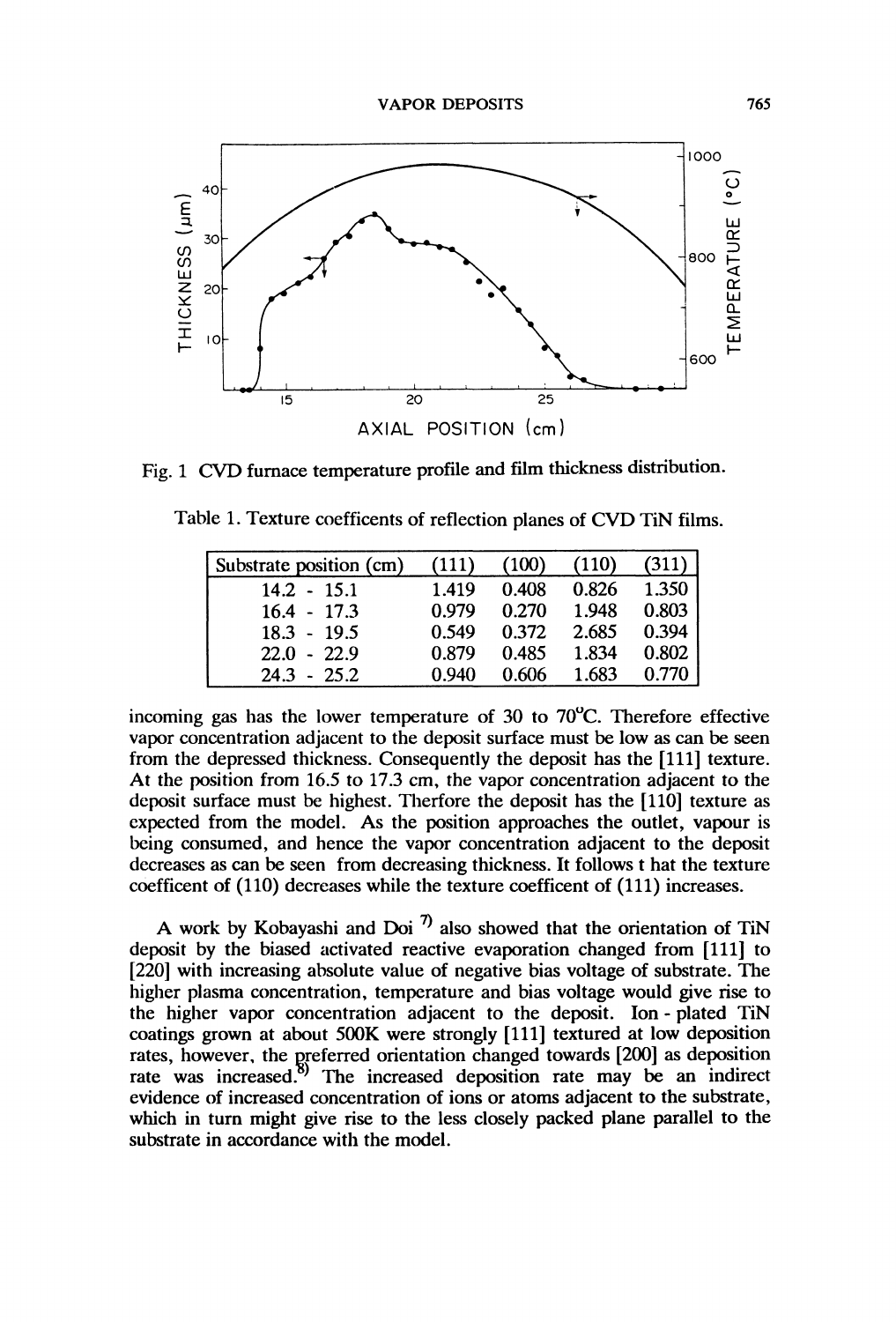#### 766 D.N. LEE

BCC Crystals The crystallographic texture of physically vapor deposited chromium changed from the [110]-[112] texture at low deposition temperatures to the [100] textures at high temperatures within the measured temperature range from 600 to 1300 K. As temperature increased, the degree of [100] texturing increased markedly. At low deposition temperatures, a strong preferred orientation of [211] is generally observed in bcc iron  $\frac{9}{2}$ . At low argon pressures and  $T/T_m$ , bcc chromium and molybdenum coating sputter deposited on glass and stainless steel substrates in the post and hollow cathodes had the [110] orientation  $\frac{3}{2}$ . Titanium coatings sputter - deposited on liquid nitrogen cooled glass substrates were in bcc  $\beta$  phase with the [110] orientation<sup>37</sup>.

The above observation are compatible with the growth model in a preference for orientations that place the most densely populated atomic planes or the lowest surface energy crystal facets ({110}, {112} planes) parallel to the substrate at low temperatures and that place the less densely populated atomic planes or the higher surface energy lattice planes ({100} planes) parallel to the substrate at the higher temperatures. It is also noted that the refractory bcc metals, which have high melting points and low vapor pressures, tend to prefer orientations that place the lowest surface energy facet parallel to the substrate in most evaporating conditions. The high melting point and low vapor pregsure of the refratory metals imply the strong atomic bonding which in turn makes the substrate consume neighboring vapor atoms so rapidly that it takes the orientation that places the lowest surface energy facet parallel to the substrate.

 $HCP$  Crystal The texture of beryllium changed from the  $[0002]$ orientation at low deposition temperatures to the  $[11\overline{2}0]$  orientation at high deposition temperatures  $\frac{10}{2}$ . For zinc, the [0002] texture was observed for coatings evaporated at 150 to 250<sup>o</sup>C  $^{11,12}$ . At substrate temperature of 50<sup>o</sup>C, this texture was pronounced. At higher evaporation rates, the [1012] texture was observed  $^{12}$ . Titanium coatings deposited on 20  $^{\circ}$ C glass substrates were in hcp  $\alpha$  - phase with high degree of basal plane orientation<sup>5)</sup>. Titanium coatings deposited on 200  $^{\circ}$ C glass substrates assumed the [0002] texture, whereas coatings deposited on  $400 \degree C$  steel substrate assumed the [0111] texture  $^{15}$ .

The above results also imply that the deposits assume the orientation that places the lowest surface energy crystal facet, basal plane, parallel to the substrate under the condition of low atom concentration adjacent to the substrate (low deposition temperatures) and as the atom concentration increases (high deposition temperatures, and high evaporation rates) the deposit assume the higher surface energy facets, for example,  $\{11\overline{2}0\}$  or  $\{10\overline{1}2\}$ planes parallel to the substrate, in agreement with the present model.

# CROSS SECTIONAL STRUCTURE AND SURFACE TOPOGRAPHY

Lee <sup>4)</sup> pointed out that the microstructure, surface topography and preferred orientation were interrelated. For fcc deposits, the [110] texture may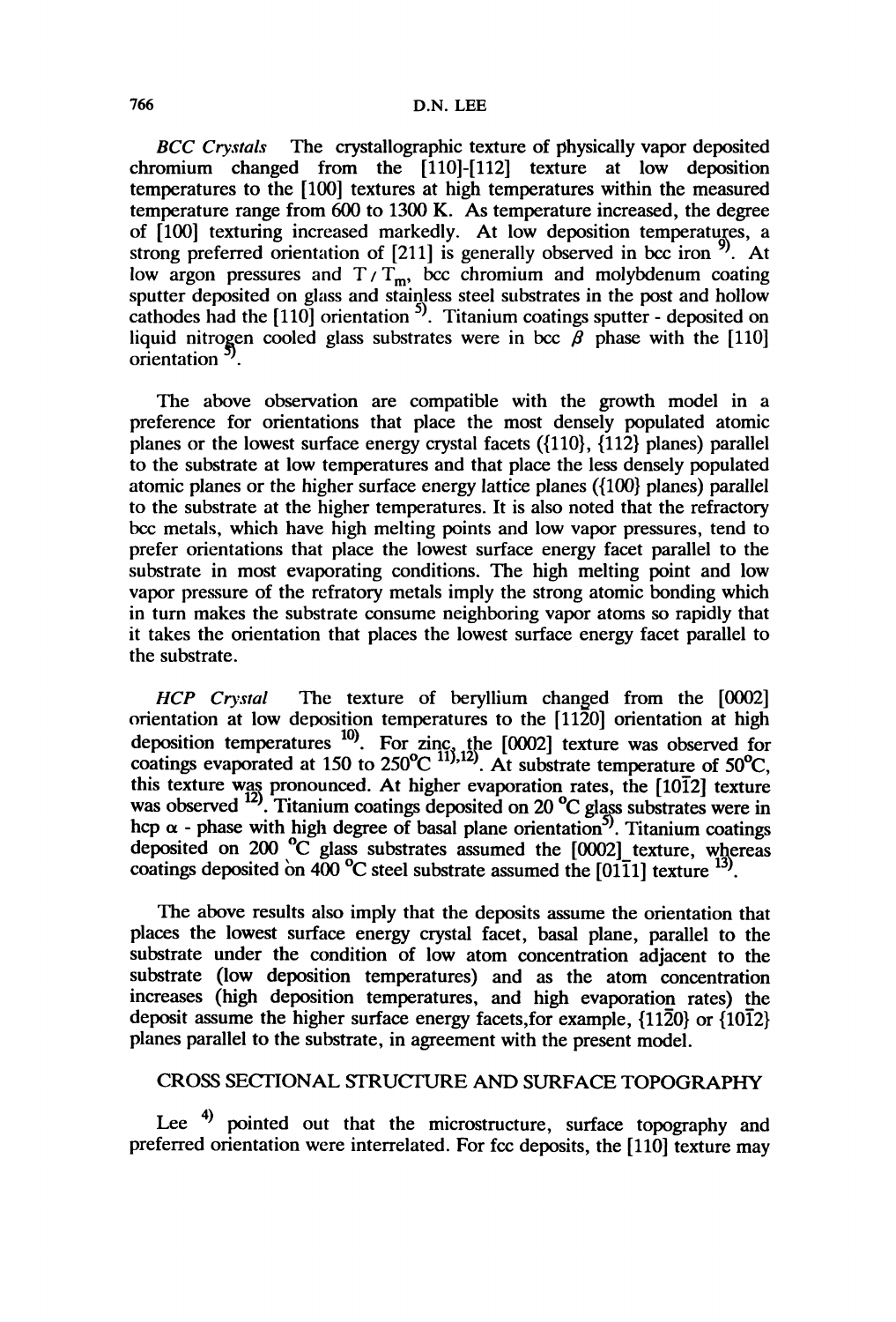be related to a fine field oriented texture type structure, whereas the [111] texture is related to a lamellar structure in field oriented columns whose boundaries are not very clear when twinning takes place, since the lamellar structure originates from traces of {111} twin planes. In the absence of twinning, the lamellar structure can not be observed.

The fcc copper electrodeposits with more or less the [111] texture had the smoother surface than those with the [110] texture. Surface asperities of deposits with the [111] texture were round and smooth, whereas those of deposits with the [1110] texture had recessed grooves. For the fcc deposits with [111] texture, the asperities are not expected to grow high, because the higher aseprities would give rise to the higher surface energy than those of deposits with any other texture. For fcc deposits with the [110] texture, asperities can grow high, since the {111} planes can be parallel to the field direction. The grooves in the asperity originate from the {111} planes parallel to the field direction.

The cross sectional microstructure and surface topography of vapor deposits are also related to their texture. Figs.2 (a) and (b) show scanning electron micrographs of a chemical vapor deposit of TiN with the  $[110]$  texture and of an ion plated TiN film with the  $[111]$  texture, respectively  $^{14}$ . The and of an ion plated TiN film with the  $[111]$  texture, respectively deposit with the [110] texture shows the well defined columnar structure and the rough surface having grooved asperities, whereas the deposit of the [111] texture shows a relatively smooth surface.

# ACKNOWLEDGEMENT

This work has been supported by Korea Science and Engineering Foundation through Research Center for Thin Film Fabrication and Crystal Growing of Advanced Materials, Scoul National University.



Fig.2 Microstructure of cross section and surface topography of (a) CVD TiN of  $[110]$ texture and (b) PVD TiN of  $[111]$  texture.<sup>14)</sup>